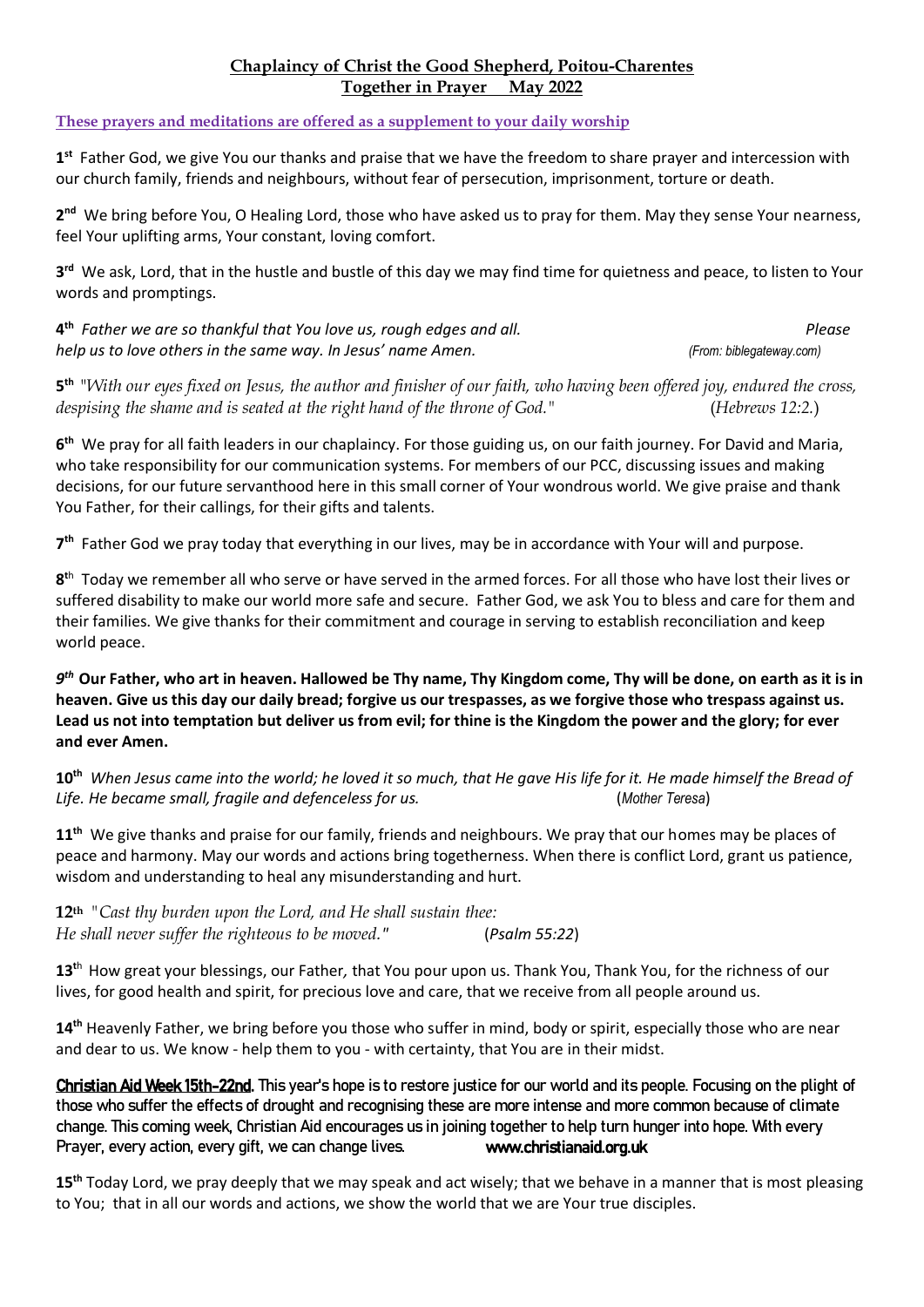**16th** Lord, you provide us with more than sufficient shelter, clothing and nourishment. Stir up our hearts to help those who are less fortunate than ourselves. We ask You Lord, for guidance and a will, to make a difference. We pray for insight into the lives of those in greatest need and a yearning to share with them our bountiful harvests.

17<sup>th</sup> Praying today to You, Father, who provides for all Your people. Bringing before You the many voluntary organisations and charities that work tirelessly, organising humanitarian aid and practical help, to those in need. Praying that they will have enough resources. (Thank You!), giving them willing and compassionate hearts for those who cannot lift themselves from their desperate situations

**18th** Bountiful Lord, we give You thanks and praise for the beautiful world we live in. We pray Father, that we may be conscientious guardians of its most precious and scarce resources. Praying that we are mindful, to protect and keep safe from harm all that which we can.

**19th** We bring before our Merciful Lord, the millions of people throughout the world who are living in unimaginably desperate situations. We cannot begin to understand their plight. We pray that their situations will ease, that their needs diminish and that their lives will stay strong, praying that they will be provided for, especially in times of drought.

**20th** Upholding to You, most gracious God, the work of the many charities throughout the world whose workers and volunteers work relentlessly for the peoples of Your world who are in greatest need and the most dire straits. We pray for their practical support, care, concern and encouragement. Make us continue to be prayerful of the work they undertake. May we be moved to give and support in any way we can.

**21st** We give thanks to you, our God, that you listen to all our prayers. Help us to pray aright and to listen and watch for your gracious answers, even if they are not what we expect - and then to give thanks.

**22nd** O God we pray for the leaders of the world, those who follow a political calling, those who direct the activities of banks and commercial companies. We ask that You bestow them with wisdom, integrity, strength and courage to act and make decisions that are fair and just for all in our world.

23<sup>rd</sup> Most gracious Lord, we give you thanks and praise for the mystery and miracle of birth. We bring before You those throughout the world who are celebrating the arrival of new members into their families and those whose birth day it is today.

24<sup>th</sup> Father God, we ask for forgiveness for our sins; make us ready and willing to forgive others.

25<sup>th</sup> Dear God, we give this day to You, in all its glory and splendour.

## Thy Kingdom Come - beginning On Ascension Day until Pentecost Sunday,

Christians around the world are invited to hold as a focus for their prayers, a desire for a fresh outpouring of the Holy Spirit upon us, for our families, friends and our church. We need this gift of the Father to be the people Christ is calling us to be. Thy Kingdom Come encourages each of us to uphold five specific people to our Father during these days; so that His graces and blessings would work through us, for their sakes and would also touch our lives. The Archbishop of Canterbury invites us to discern who we might specifically pray for in these next nine days.

## [www.thykingdomcome.global](http://www.thykingdomcome.global/)

**26th** 1 Peter 1:1-2. Our journey in life is uncertain but you O Lord, are our certainty. Always with us, wherever we are, equipping us with everything we need. Thank You Holy Spirit, may we feel grace and peace in our lives, and for those, we are specifically praying for this week.

27<sup>th</sup> 1 Peter 1:12. We bring before you Father, the five who are the focus of our prayer at this time. We entrust You with their journey; may we play our part to direct them towards You.

**28th** 1 Peter2:2. May we become more dependent on You, Father God alone, to strengthen and nourish us, nurture and guide us. We are weak: only Your word satisfies our hunger and thirst. As we grow in Faith, may we learn to trust Your promises through Jesus and the presence of the Spirit.